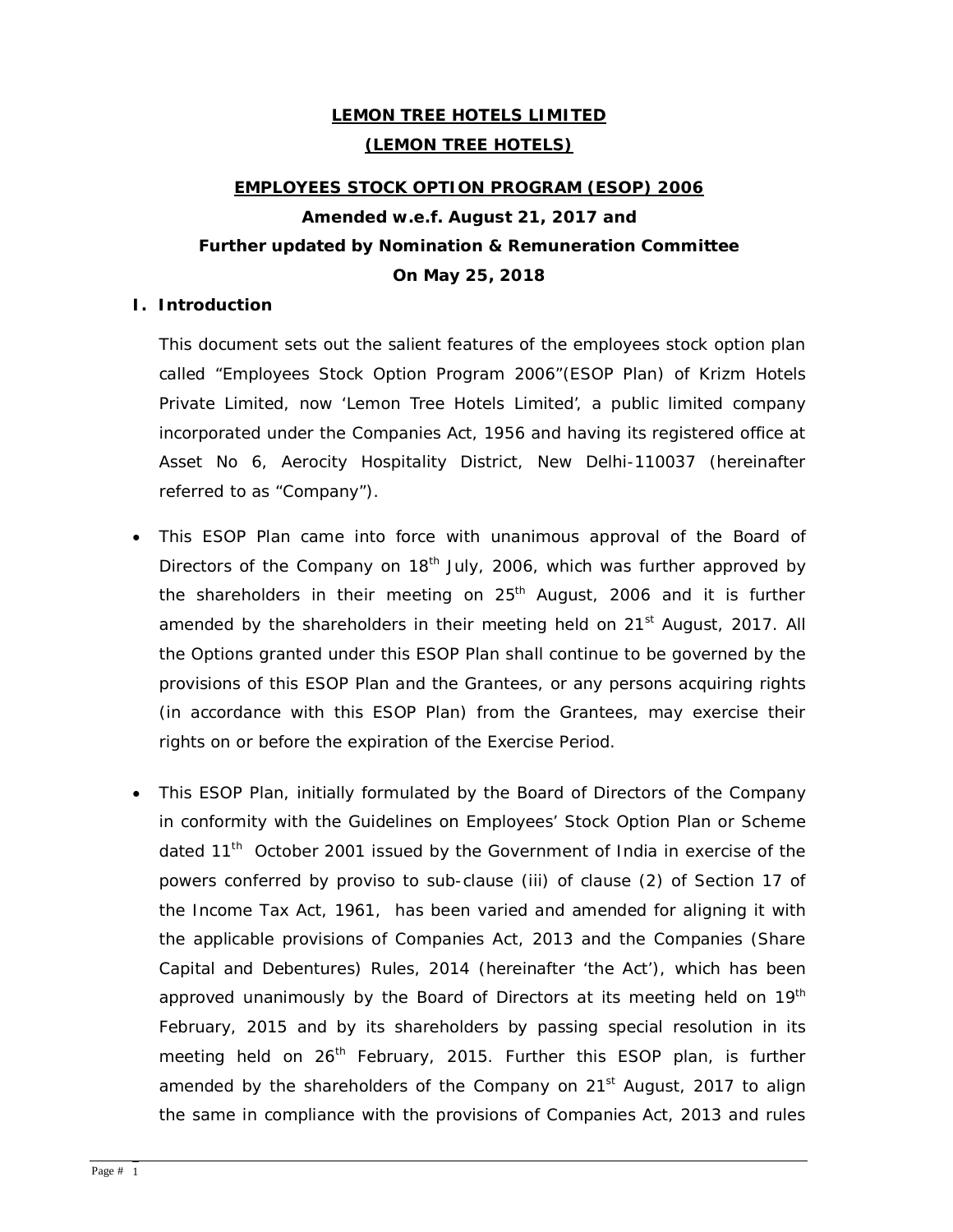made thereunder and the relevant provisions of SEBI (Share Based Employee Benefit) Regulations, 2014.

- This amended ESOP Plan shall continue in force till the end of vesting period of options granted before the Date of IPO.
- The Board or Compensation Committee as authorised by the Board may subject to compliance with Applicable Laws, at any time alter, amend, suspend or terminate the ESOP Plan.

# **II. Intent**

- 2.1 The objectives of this ESOP Plan are to promote the long-term financial interest of the Company and to offer to eligible Employees of the Company an opportunity to participate in the share capital of the Company. The objects of the Employee Stock Option Program are:
- i) To provide means to enable the Company to attract and retain high quality human talent in the employment of the Company;
- ii) To motivate the Employees of the Company with incentives and reward opportunities.
- iii) To achieve sustained growth of the company and creation of shareholder value by aligning the interests of the Employees with the long term interests of the Company; and
- iv) To create a sense of ownership and provide the Employees, with wealth creation opportunities, while in employment of the Company.
- 2.2 The Company desires that Options for equity shares of the Company should be granted to certain Employees, Officers, Directors of the Company and its subsidiary pursuant to a structure where under:
- i) The Irrevocable Trust (as defined below) is settled by the Company;
- ii) The Company grants loans to the Trust from time to time within the prescribed limits in terms of applicable provisions of the Act and subject to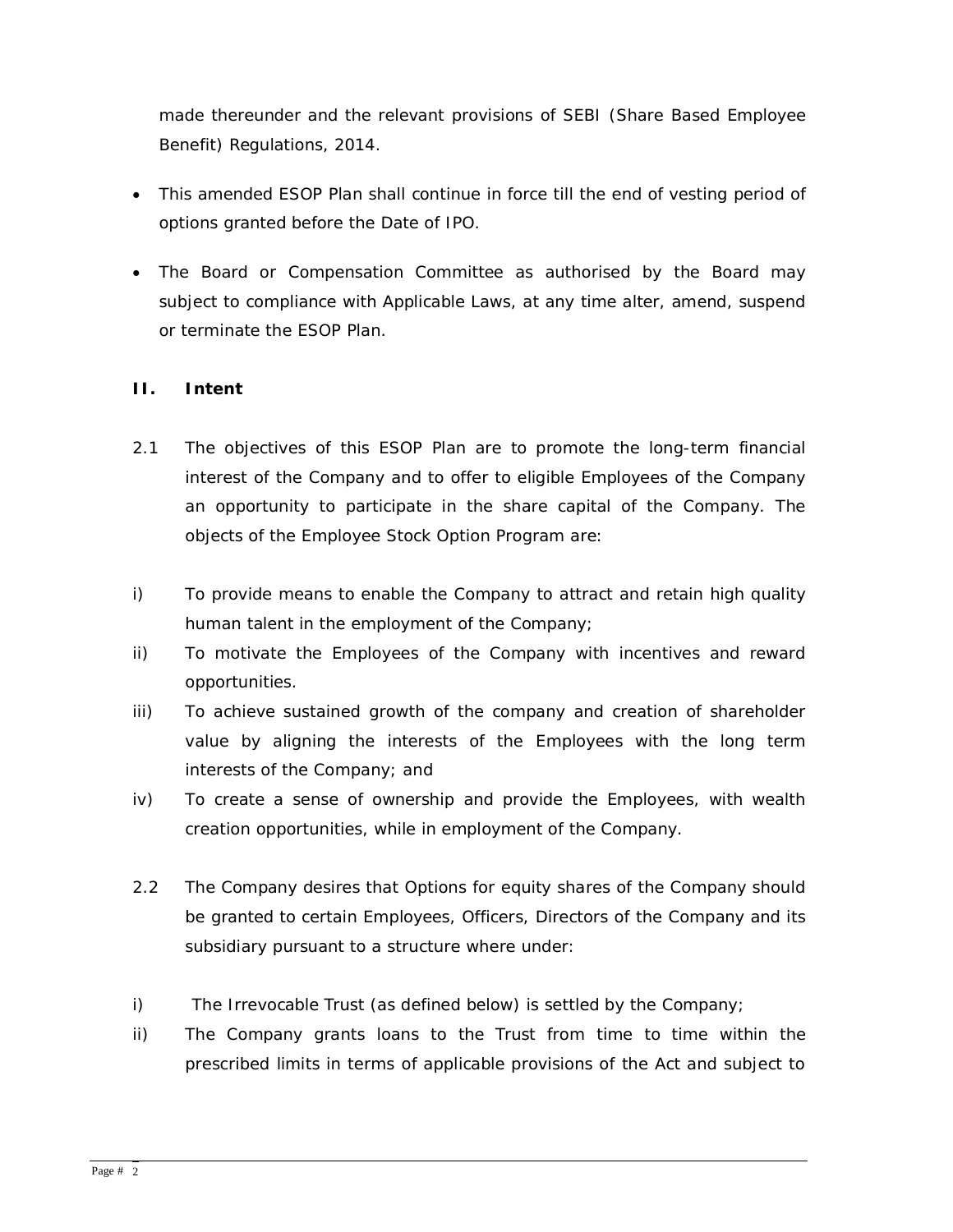the approval of the shareholders for the purpose of subscribing to the Shares not more than 7.5% of the issued share capital of the Company;

iii) The Trust shall use the funds received by it pursuant to the loans received from the Company to purchase the Shares; In accordance with this ESOP Plan, Options shall be granted to certain Employees, Officers and Directors of the Company and its subsidiary, eligible under this ESOP Plan to purchase the Shares from the Trust at a specified price. It is clarified that (i) an employee of the Company who is a promoter or belongs to the promoter group; and (ii) a director who either himself or through his relative or through anybody corporate, directly or indirectly, holds more than ten per cent of the outstanding equity shares of the company will not be granted Options under the ESOP Plan.

# **III. Definitions and Interpretation**

- 3.1 In this document, the following expressions including their grammatical variations or cognate expressions shall, where the context so admits, have the following meaning:
- i) **'Applicable Law'** means every law related to Employee Stock Options, to the extent applicable, including without limitation to the Companies Act, SEBI (Share Based Employees Benefit) Regulations, 2014, all relevant tax, securities, exchange control, corporate laws of India or of any other relevant jurisdiction, or rules of any stock Exchange on which shares are to be listed or quoted which deems to include any amendment and reenactments thereof.
- ii) '**Board / Board of Directors**' means the Board of Directors of the Company from time to time and where the context so requires includes the Board of Directors of the Holding Company and/or its Subsidiaries.
- iii) '**Common Stock**' means the equity shares of the Company and includes any securities convertible into equity shares.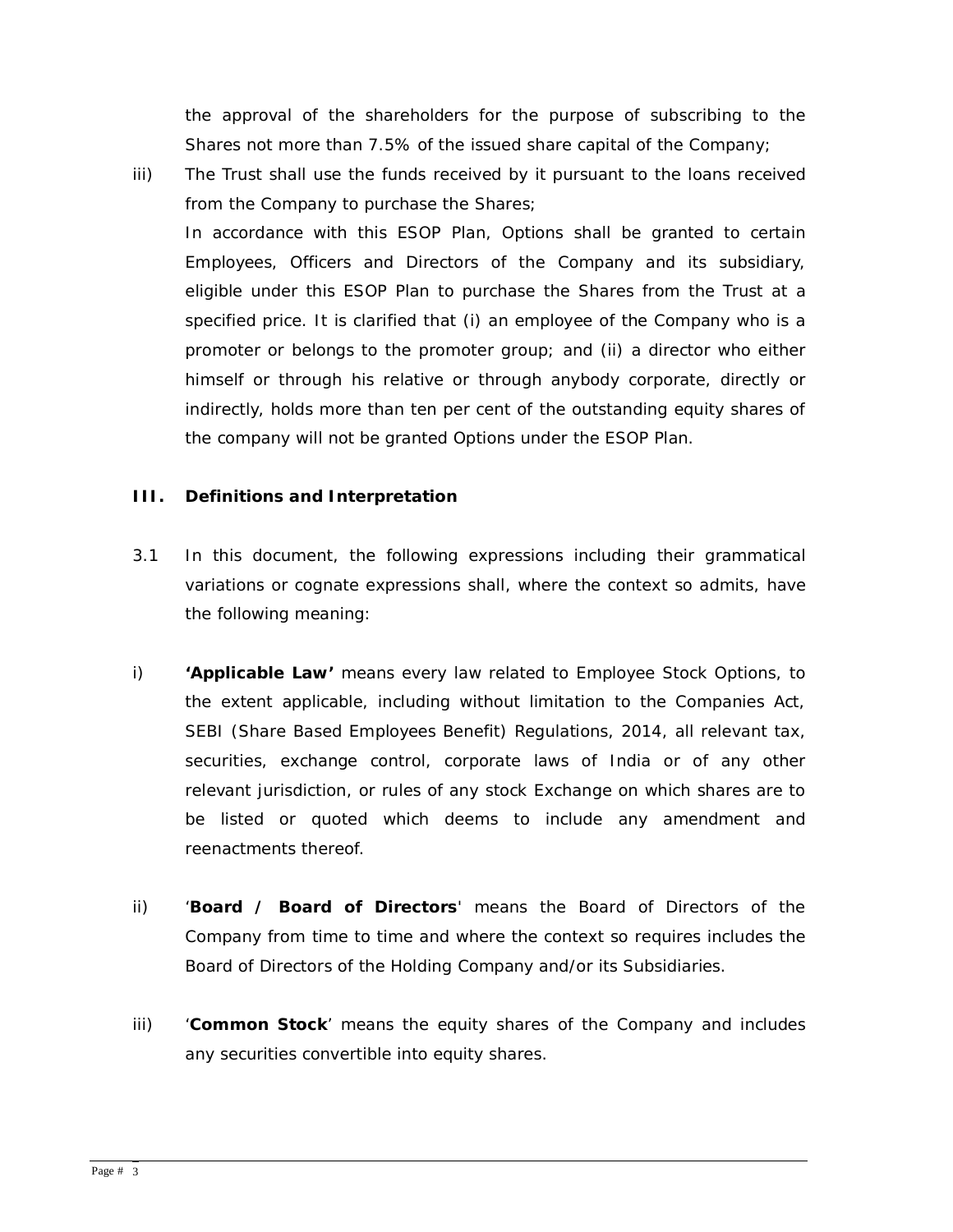- iv) '**Company**' means Lemon Tree Hotels Limited (Formerly Krizm Hotels Private Limited), having its registered office at Asset No. 6, Aerocity Hospitality District, New Delhi-110037, its successors and assigns and where the context so requires includes its Holding Company and/or its Subsidiary.
- v) **'Companies Act, 2013'** means the Companies Act, 2013 and rules made thereunder and includes any statutory modifications or reenactments thereof.
- vi) **'Compensation Committee'** means Nomination and Remuneration Committee of the Company as reconstituted by the Board of Directors in their meeting held on June 15, 2017 comprising of such members of the Board as required under Section 178 of the Companies Act and the Securities and Exchange Board of India(Listing Obligations and Disclosure Requirements) Regulations, 2015 as amended.
- vii) **'Control'** shall have the same meaning as defined under Securities and Exchange Board of India(Substantial Acquisition of Shares and Takeovers) Regulations, 2011
- viii) **"Corporate action"** means a change in the capital structure of the Company as a result of re-classification of Shares, sub-division of Shares, consolidation, issue of bonus Shares, conversion of Shares into other shares or Securities of the Company and any other change in the rights or obligations in respect of Shares, issue of shares on rights basis and any other form of equity share issuance.
- ix) '**Disability**' shall mean "Disability" as defined in any applicable agreement between the Grantee and the Company or if there is no such agreement or Disability is not defined therein, then a grantee's becoming physically or mentally incapacitated, as confirmed by the medical doctor of the Company, so that he is therefore reasonably expected to be unable to perform his duties to the Company.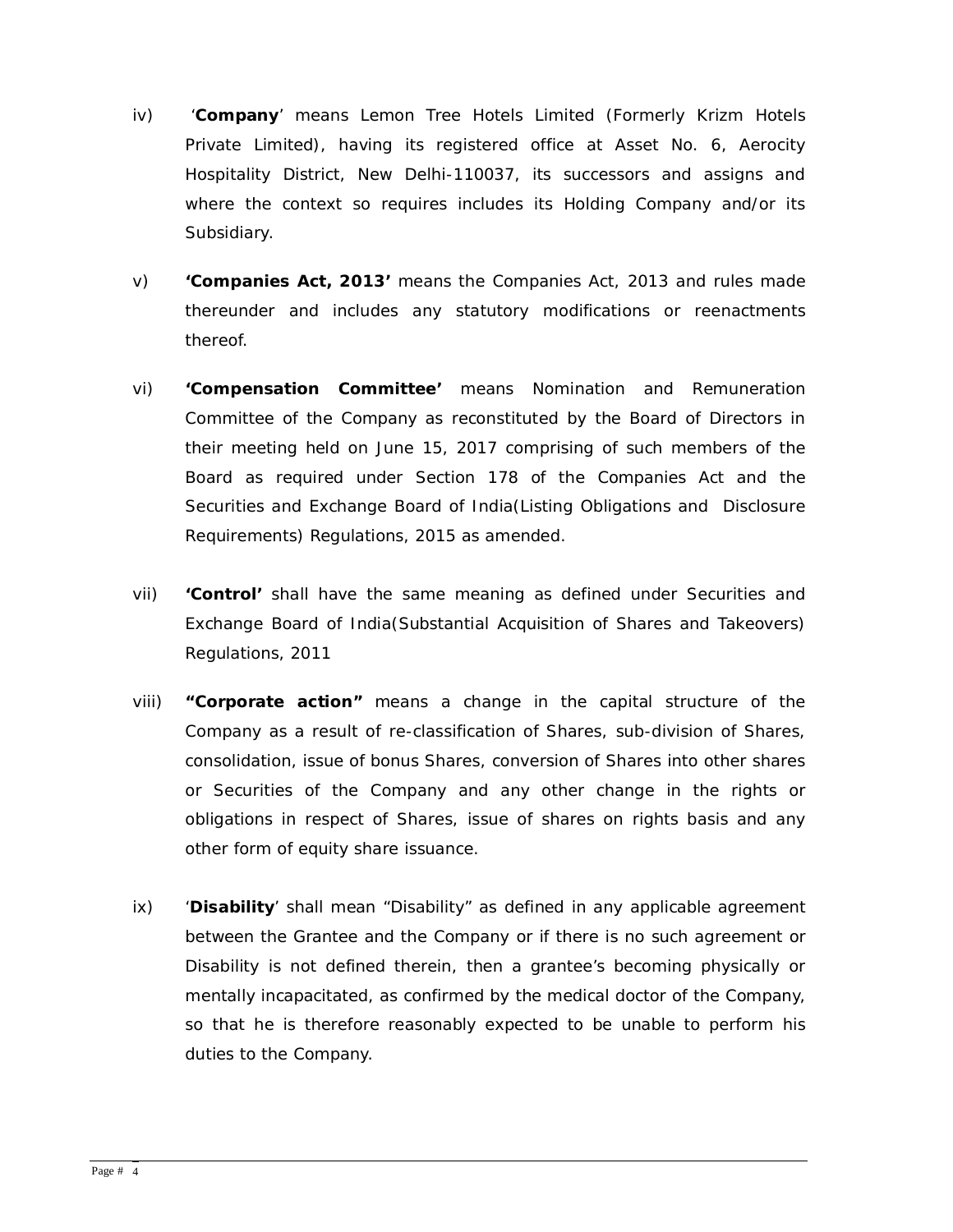- x) **'Eligibility Criteria'** means the criteria as may be determined from time to time by Compensation Committee for granting of Employee Stock Options to the Employees.
- xi) **'Emergency'** means the need of funds by the trusts to meet the commitment arising out of the objective of the Scheme.
- xii) '**Employee**' means:
	- (a) a permanent employee of the company who has been working in India or outside India; or
	- (b) a director of the company, whether a whole time director or not but excluding an independent director; or
	- (c) an employee as defined in clauses (a) or (b) of a subsidiary, in India or outside India, or of a holding company of the company but does not include-
		- (i) an employee who is a promoter or a person belonging to the promoter group; or
		- (ii) a director who either himself or through his relative or through any body corporate, directly or indirectly, holds more than ten percent of the outstanding equity shares of the company.
- xiii) '**Exercise**' in relations to Options means, making of an written application by an employee to the company or to the trust for the issue of shares, against vested options in pursuance of the ESOP Plan, under Part A of SEBI(SBEB) Regulations..
- xiv) '**Exercise Date**' means the date on which an Employee of the Company elects to Exercise the Options.
- xv) **'Exercise Period'** means the time period after vesting within which an employee should exercise his right to apply for shares against the vested option.
- xvi) '**Exercise Price**' means the price payable by the eligible Employee for exercising the Option granted to him in pursuance of this ESOP Plan.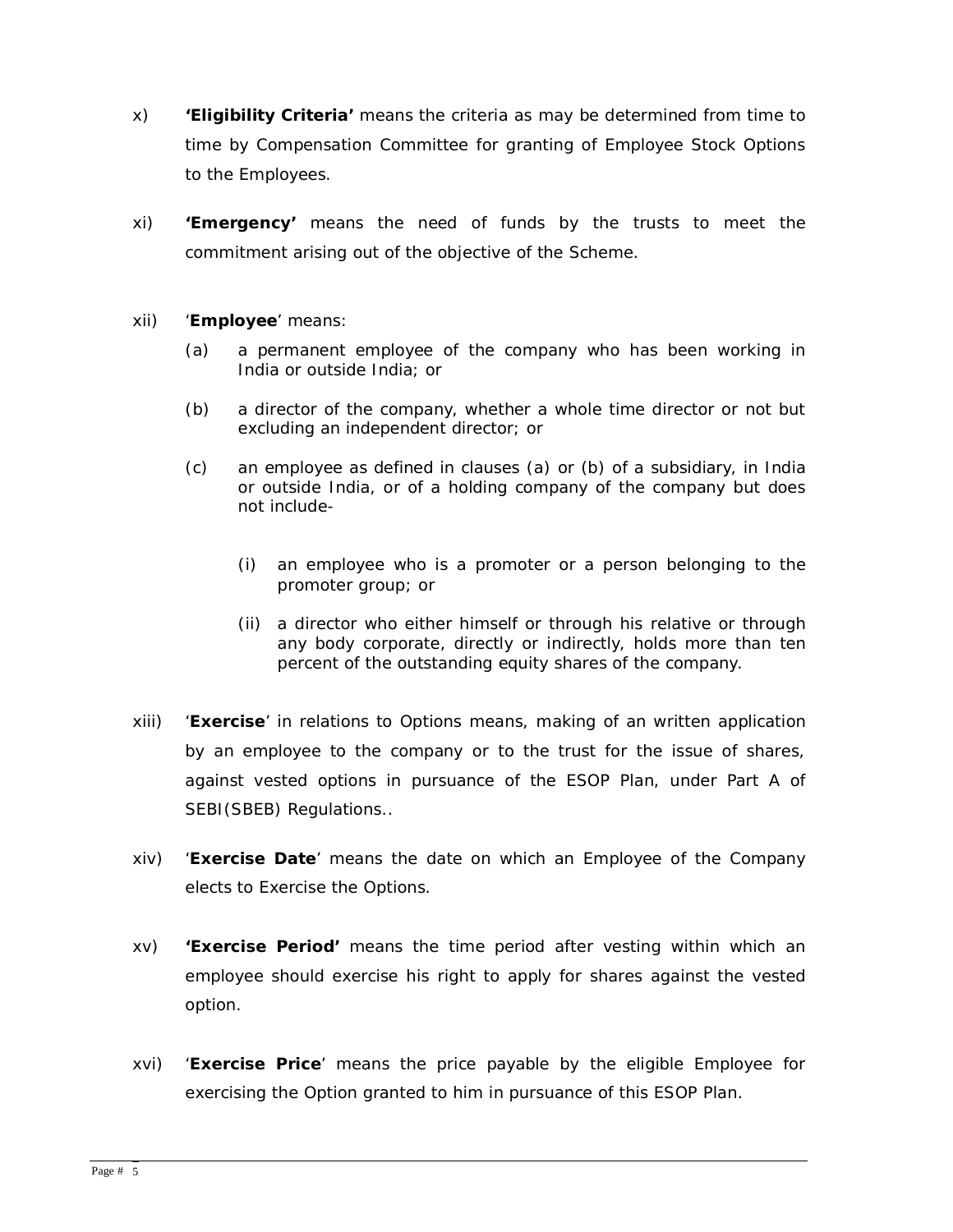- xvii) '**Grant**' means the process by which the company issues options, shares or other benefits under the ESOP Plan.
- xviii) '**Grant Date**' means the date on which Compensation Committee approves the grant.
- xix) '**Holding Company**' means a Holding company as defined under the Act and as altered from time to time.
- xx) '**Independent Director'** means a Director within the meaning of Section 149(5) of the Companies Act, 2013 read with SEBI(Listing Obligations and Disclosure Requirement) Regulations, 2015
- xxi) '**IPO**' means Initial Public Offer of the Company's shares resulting in listing of the shares on any Recognized Stock Exchange.
- xxii) **'Key Managerial Personnel'** shall have the same meaning as defined under section 2(51) of the Companies Act, 2013
- xxiii) **'Market Price'** prior to Listing shall means the fair market value of a Share on the date of grant determined by the Independent Valuer or any other valuer as per Applicable Laws. Market Price after Listing shall mean the latest closing price, prior to the date of grant of options, by the compensation committee, on the recognized stock exchange on which shares of the company are listed. In case shares of the Company are listed on more than one stock exchange, then the closing price on the Stock Exchange, where the highest trading volume on the said date shall be considered.
- xxiv) '**Option**' or '**Stock Option**' means a right but not an obligation granted to an eligible Employee to subscribe for Shares or any Resultant Shares in pursuance of this ESOP Plan to apply for Shares of the Company at a predetermined price and upon such terms and conditions as may be specified.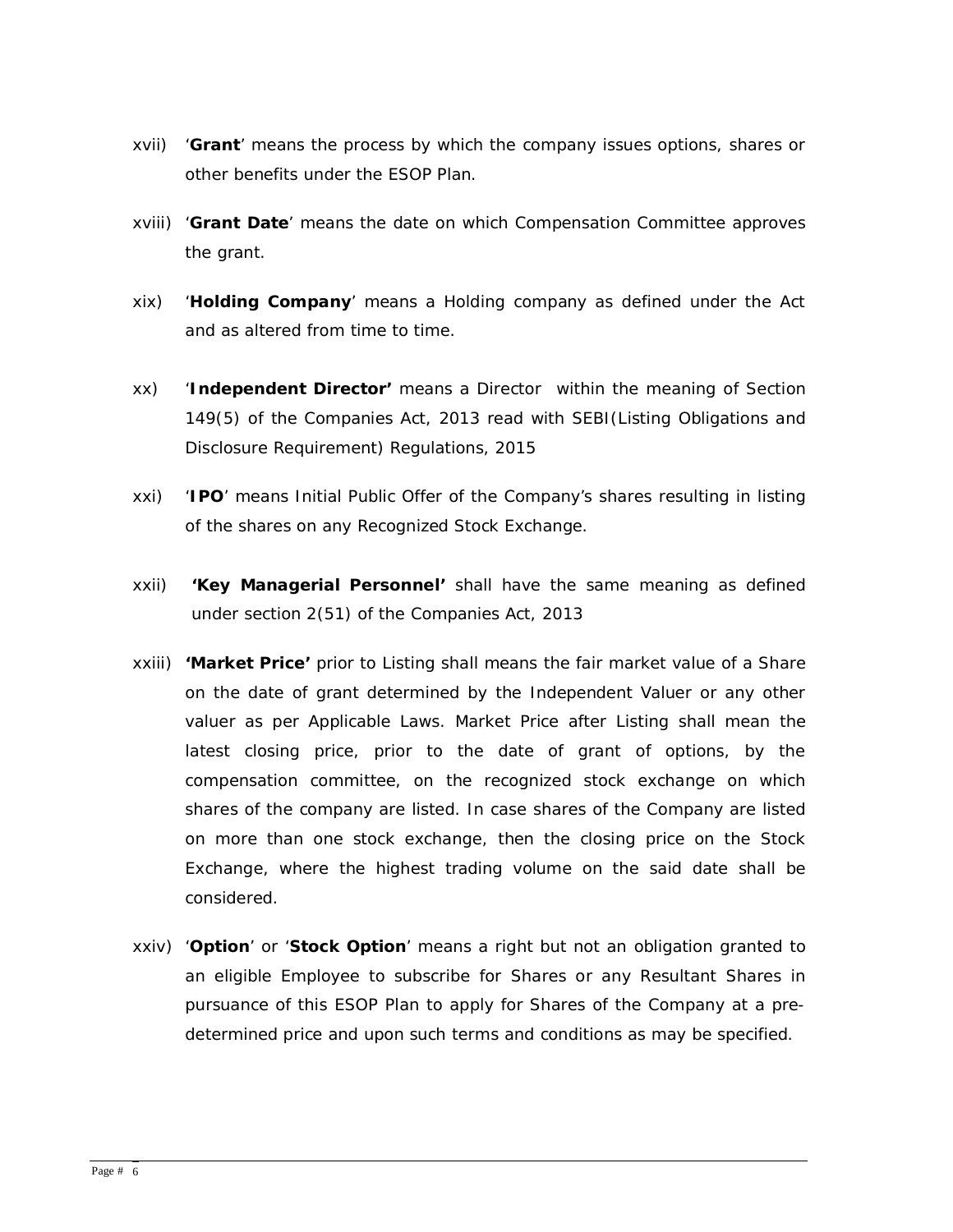- xxv) **'Option Grantee**' means an eligible Employee who has been granted Stock Options pursuant to this ESOP Plan where the context so requires includes his legal heirs and/or designated nominee/beneficiary.
- xxvi) **'Promoter'** shall have the same meaning assigned to the term under the Securities and Exchange Board of India (Issue of Capital and Disclosure Requirement) Regulations, 2009, as amended.

**Provided that** in case Shares of the Company are not listed on any recognized Stock Exchange, the term shall have the same meaning as assigned to in the Companies Act, 2013

xxvii) **'Promoter Group'** shall have the same meaning assigned to the term under the Securities and Exchange Board of India (Issue of Capital and Disclosure Requirement) Regulations, 2009, as amended.

**Provided that** where the Promoter or Promoter Group of a Company is a Body Corporate, the promoters of the Body Corporate shall also be deemed to be Promoters of such Company.

**Provided further that** in case Shares of the Company are not listed on any recognized Stock Exchange, the term shall have the same meaning as assigned to in the Companies Act, 2013

- xxviii) **'Recognized Stock Exchange'** means stock exchange in India recognized by Securities Board and Exchange Board of India or stock exchange outside India recognized by similar regulatory authorities of the countries outside India.
- xxix) **'Relative'** shall have the same meaning as defined under section 2(77) of the Companies Act, 2013
- xxx) **Relevant Date** means,-
	- (i) in the case of grant, the date of the meeting of the compensation committee on which the grant is made; or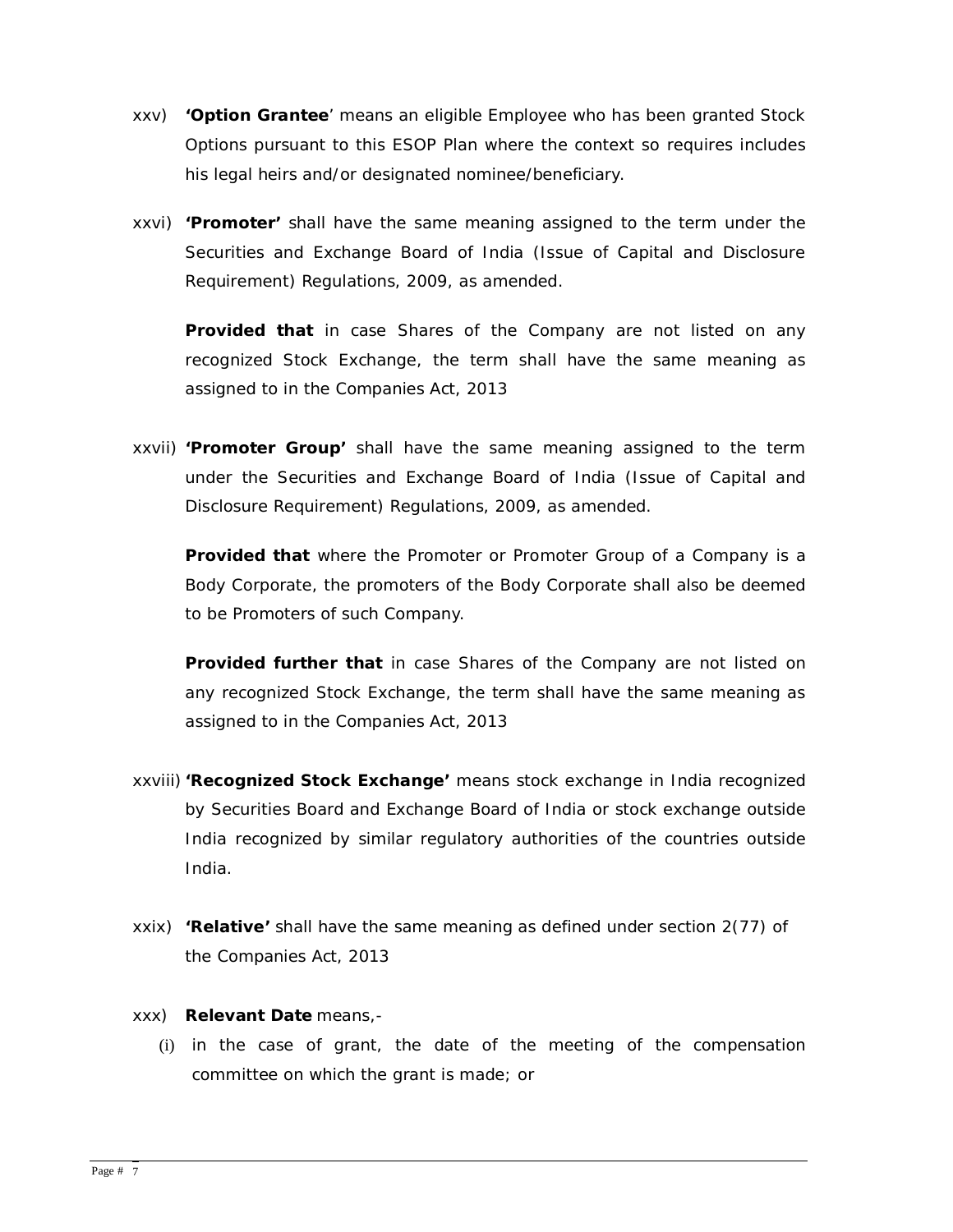(ii) in the case of exercise, the date on which the notice of exercise is given to the company or to the trust by the employee;

- xxxi) '**Resultant Shares**' means the equity shares issued in lieu of Shares of the Company on any Change in Capital Structure or on any Corporate Action as mentioned in this ESOP Plan.
- xxxii) '**Share**' means equity shares of the Company and the securities convertible into equity shares.
- xxxiii) '**Strategic Sale**' refers to the sale of entire issued, subscribed and paid up equity share capital of the Company and/or any event resulting from Corporate Action undertaken by the Company.
- xxxiv) '**Subsidiary**' means a subsidiary company as defined under the Act and as altered from time to time.
- xxxv) '**Tenure**' or '**Plan Tenure**' means the period from approval of this ESOP Plan till the end of vesting period of options granted before the Date of IPO during which the ESOP Plan is effective.
- xxxvi) '**Trust**' means KRIZM HOTELS P. LTD. EMPWELFARE TRUST created and established by the Board of Directors of the Company for holding the Shares for the benefit of the eligible Employees in accordance with the terms and conditions of this ESOP Plan.
- xxxvii) '**Trustees**' means the trustees of the Trust for the time being and persons nominated/appointed as such from time to time by the Board of Directors of the Company and to perform such actions and deeds as stipulated in the Trust Deed.
- xxxviii) '**Vesting**' means the process by which the eligible Employee becomes entitled to receive the benefit of Grant made to him pursuant to the Scheme
- xxxix) '**Vesting period**' means the period during which the Vesting of the Option granted to the eligible Employee, in pursuance of this ESOP Plan, takes place.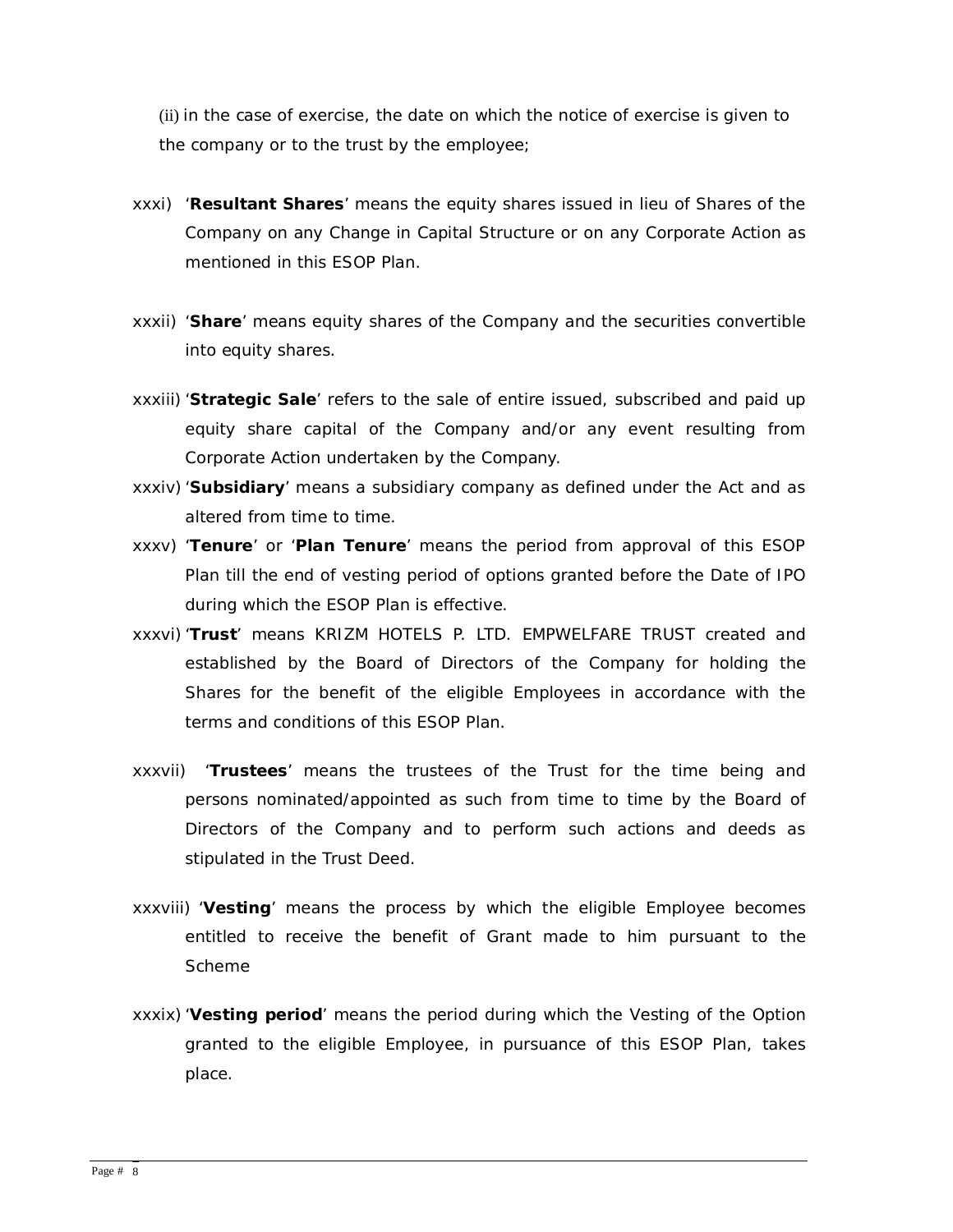- **3.2** Except where the context requires otherwise, this ESOP Plan will be interpreted as follows:
	- i) in this ESOP Plan headings are for convenience only and shall not affect the interpretation hereof.
	- ii) where a word or phrase is defined, other parts of speech and grammatical forms and the cognate variations of that word or phrase shall have corresponding meanings.
	- iii) words importing the singular shall include plural and vice versa.
	- iv) reference to Clauses, Articles, Annexures are to clauses, articles, annexures of this ESOP Plan.
	- v) words denoting one gender include the other gender.
	- vi) any reference in this ESOP Plan to a statutory provision includes that provision and any regulation made in pursuance thereof, as from time to time modified or re-enacted, whether before or after the date of this ESOP Plan.

# **IV. Share Pool of the Scheme:**

Subject to Clause 2.2 of this Scheme, the stock options under the ESOP Scheme of the Company after listing of the shares at the stock exchange be restricted to 58,33,781 options to be convertible into 58,33,781 equity Shares.

The options issued pursuant to this Scheme shall be convertible into equal number of Equity shares of the Company.

Further, the maximum number of options granted and the shares arise upon exercise of these options shall stand adjusted in case of bonus shares, Consolidation, Split and Re-organisation of capital structure.

# **V. Creation and Funding of the Trust**

5.1 The Trust shall hold the Shares, for and on behalf of the eligible Employees, in accordance with the terms and conditions of this ESOP Plan. The Trust has been settled by the Company with a nominal amount of Rs. 10,000/-. The Existing Trustee of the Trust are Mr. Vikramjit Singh, Ms. Aradhana Lal and Mr. Rajiv Tyagi. The Trust Deed will provide, inter alia, that the Trust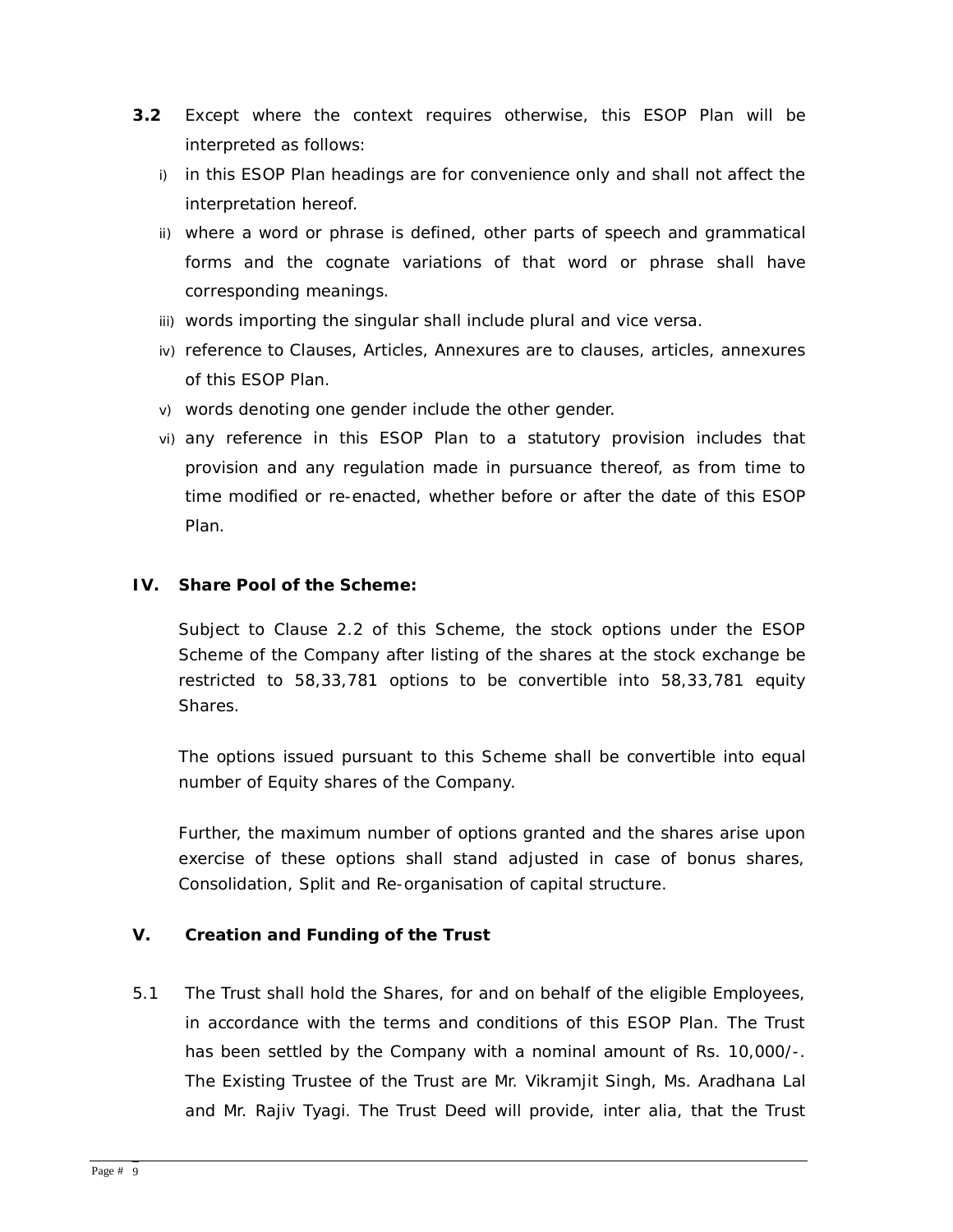would hold the funds and other assets of the Trust for the benefit of the eligible Employees in accordance with this ESOP Plan from time to time, as may be approved by the Board of Directors and the shareholders of the Company.

- 5.2 The Trust Deed will authorize the trustees to borrow funds from the Company for the purpose of subscribing to the Shares for the eligible Employees in accordance with applicable provisions of the Act.
- 5.3 The Trust shall acquire shares by way of fresh allotment from the Company. The trust shall utilize such shares for the purpose of transferring them to the Grantees upon Exercise of the Options under the Scheme.
- 5.4 All transactions done by the Trust will be at arm's length and with uniform application to all groups of shareholders and no preferential treatment to a particular individual or group of shareholders shall be given, except in those cases as may be specifically approved by the Compensation Committee.
- 5.5 The trust will keep and maintain proper books of account, records and documents, for the plan so as to explain its transactions and to disclose at any point of time the financial position of the plan and in particular give a true and fair view of the state of affairs of Plan.
- 5.6 The trustees of a trust, shall not vote in respect of the shares held by such trust, so as to avoid any misuse arising out of exercising such voting rights.
- 5.7 For the purposes of disclosures to the stock exchange, the shareholding of the trust shall be shown as 'non-promoter and non-public' shareholding.
- 5.8 The Trust shall transfer the Shares to Grantees in the manner specified by the Committee. The Trustee(s) of the Trust shall administer the transfer of shares to the Grantee as per the directions of the Committee and as stipulated in the scheme.
- 5.9 For the purpose of acquisition of shares by the said trust, the Trust maybe funded by the Company, either through a loan or any other form of financial assistance permissible under Applicable Laws. The Company shall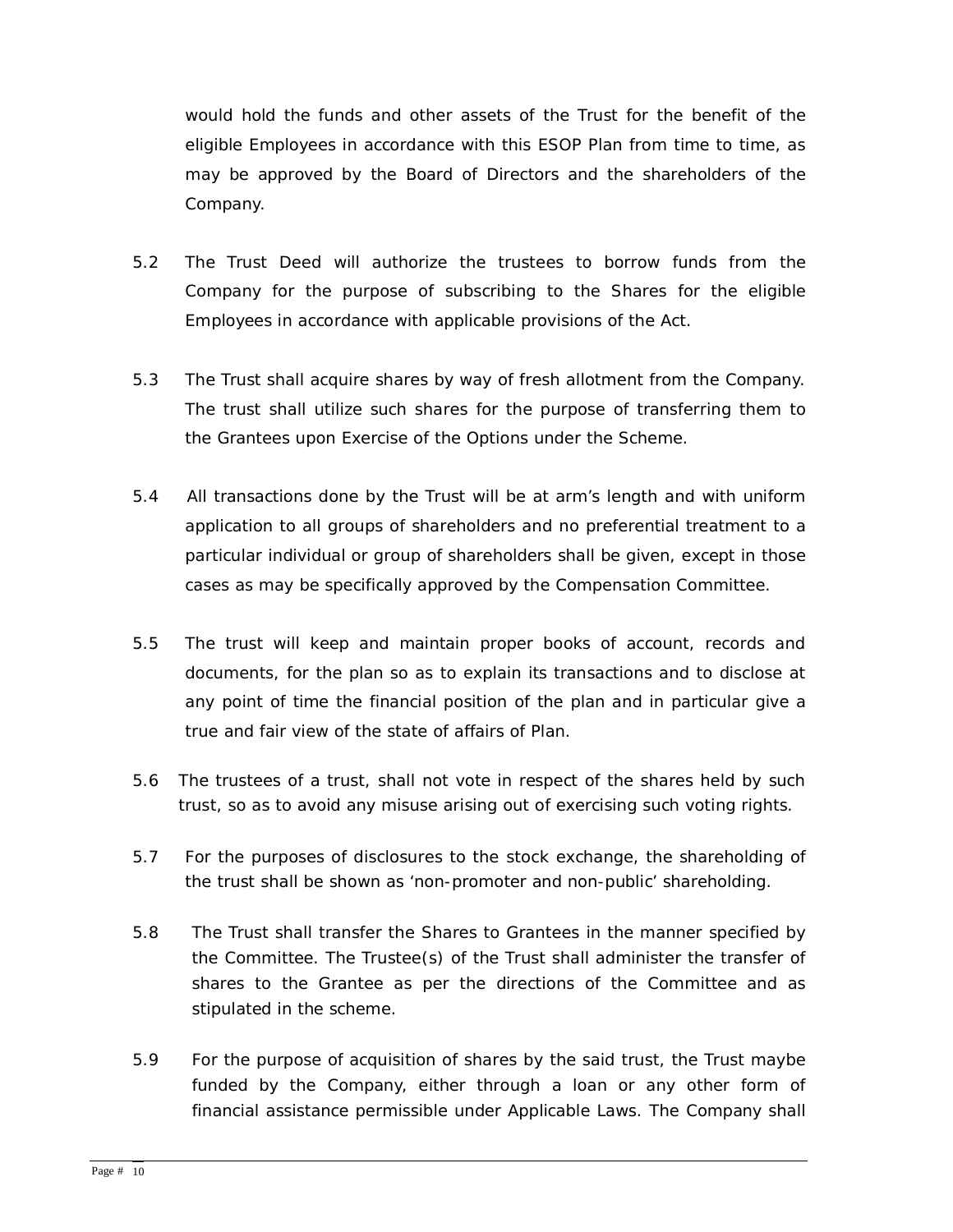comply with the provisions of Companies Act, 2013 for administration and implementation of scheme through Trust. Further, the Trust may take loan from banks or any other source under Applicable Laws.

# **VI. ADMINISTRATION**

- 6.1 This ESOP Plan shall be implemented through the Trust under the supervision and guidance of the Compensation Committee and in accordance with the provisions of the Act. The issuance of Shares from the Trust by the Trustees will be under the guidance, advice and direction of the Compensation Committee. The re-purchase of any Shares, whether from eligible Employees, ex employees, or any other personnel whom the Grant was offered shall be based on the recommendations and suggestions of the Trustees, who will seek the requisite approval from the Compensation Committee for all such transactions and keep the Compensation Committee informed of such actions. The Trustees will act as custodians of the matters and issues relating to and arising out of finances and Shares available with the Trust. The Trust shall retain the physical custody of Shares certificates issued after the Grants are exercised by eligible Employees under this ESOP Plan.
- **6.2 The Compensation Committee shall in accordance with this plan and applicable laws shall determine the following:**
- a) The eligibility criteria for grant of Employee Stock Options to the Employee
- b) The quantum of Employee Stock Options to be granted under this amended ESOP Plan.
- c) Terms and conditions in respect of grant to, vest in and exercise of options by the employees which may be different for different classes of employees falling in the same tranche of grant of options issued under ESOP Plan.
- d) The procedure for cashless exercise of Employee Stock Options, if required.
- e) Approve forms, writings and/or agreements for use in pursuance of ESOP Plan.
- f) The procedure and terms for the grant, vest and exercise of Employee Stock Options in case of employees who are on long leave.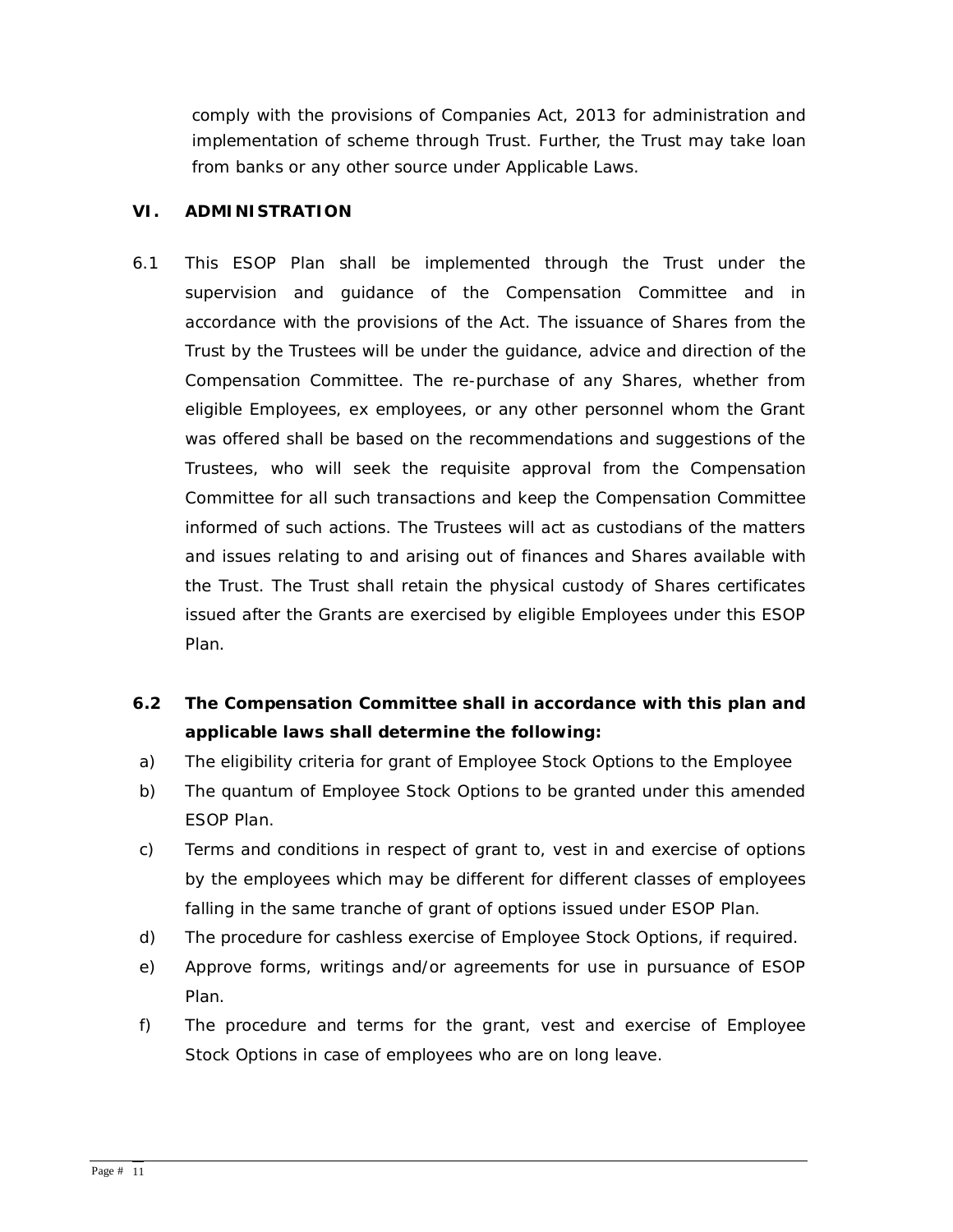**6.3** In case of Listing, the Compensation Committee shall frame suitable policies and procedures to ensure that there is no violation of securities laws, amended from time to time, including Securities Exchange Board of India (Prohibition of Insider Trading) Regulations, 2015 and Securities Exchange Board of India (Prohibition of Fraudulent Unfair Trade Practices relating to the Securities Market) Regulations, 2003 by the Company, Employees and all concerned, as applicable.

# **VII. Effective Date**

7.1 As per the resolution unanimously passed by the Board of Directors at its meeting held on 18<sup>th</sup> July 2006, this ESOP Plan shall be deemed to have come into force on and from the date of approval of shareholders in their meeting and the amended ESOP Plan shall have come into force on August 21, 2017 on approval of shareholders of the Company

# **VIII. Grant of Options**

- 8.1 The Grant of Options shall be offered and made in accordance with the following:
	- *The Grant and Price* 
		- i) The Compensation Committee shall recognize special category of eligible Employees, based on specific criteria viz. seniority level in the Company, key resource, long-term association with the Company, etc.
		- ii) Options may be granted to the employees of the Company, subsidiary companies in India and Abroad, and Holding Company as determined by the Compensation Committee at its own discretion. As such, the plan shall be applicable to the Company, Subsidiaries Companies in India and Abroad, Holding Company and any successor company thereof.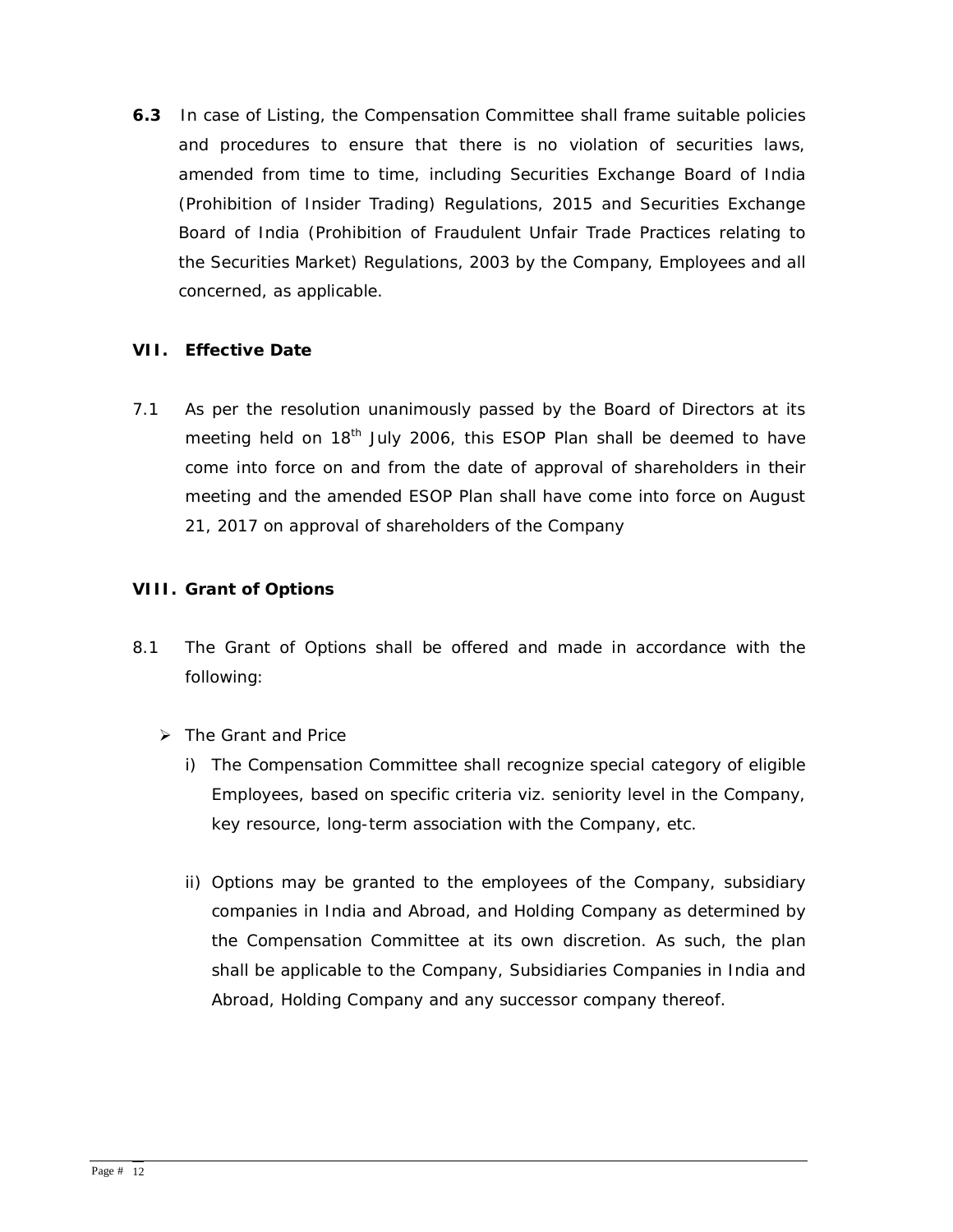Provided that Grant to the Employees of any subsidiary company or Holding Company shall required prior approval of the Shareholders of the Company.

- iii) The Grant, under this ESOP Plan shall be made at such price, to such eligible Employees as may be determined by the Compensation Committee as the case may be in accordance with the applicable provisions of the Act and shall also be specified in the Grant. No amount shall be payable by an employee at the time of grant of Options.
- iv) The maximum number of Shares/Options to be granted to eligible Employees falling under this ESOP Plan shall be 7.5% of the issued share capital of the Company.
- v) The Grant shall be in writing and shall specify the number of Options granted, the price payable for exercising the Options, the earlier date on which some or all of the Options and the Shares acquired under the Grant shall be eligible for Vesting, fulfillment of the performance and other conditions, etc, if any, subject to which Vesting shall take place and other terms and conditions thereto.

Any eligible employee who wishes to accept the grant under this Plan must deliver to the Company a duly signed acceptance of the Letter of Grant on or before the specified date as mentioned in the letter of grant and which cannot be more than 60 days from the date of grant. On receipt by the Company of the signed acceptance, the eligible employee shall become an Options Grantee.

The Shares to be offered pursuant to a Grant under this ESOP Plan shall be from the paid up share capital of the Company or Common Stock previously issued and outstanding and reacquired by the Company. Shares subsequently purchased by the Company/ Trust from Grantees would be available for Grant of further Stock Options within this ESOP Plan's tenure.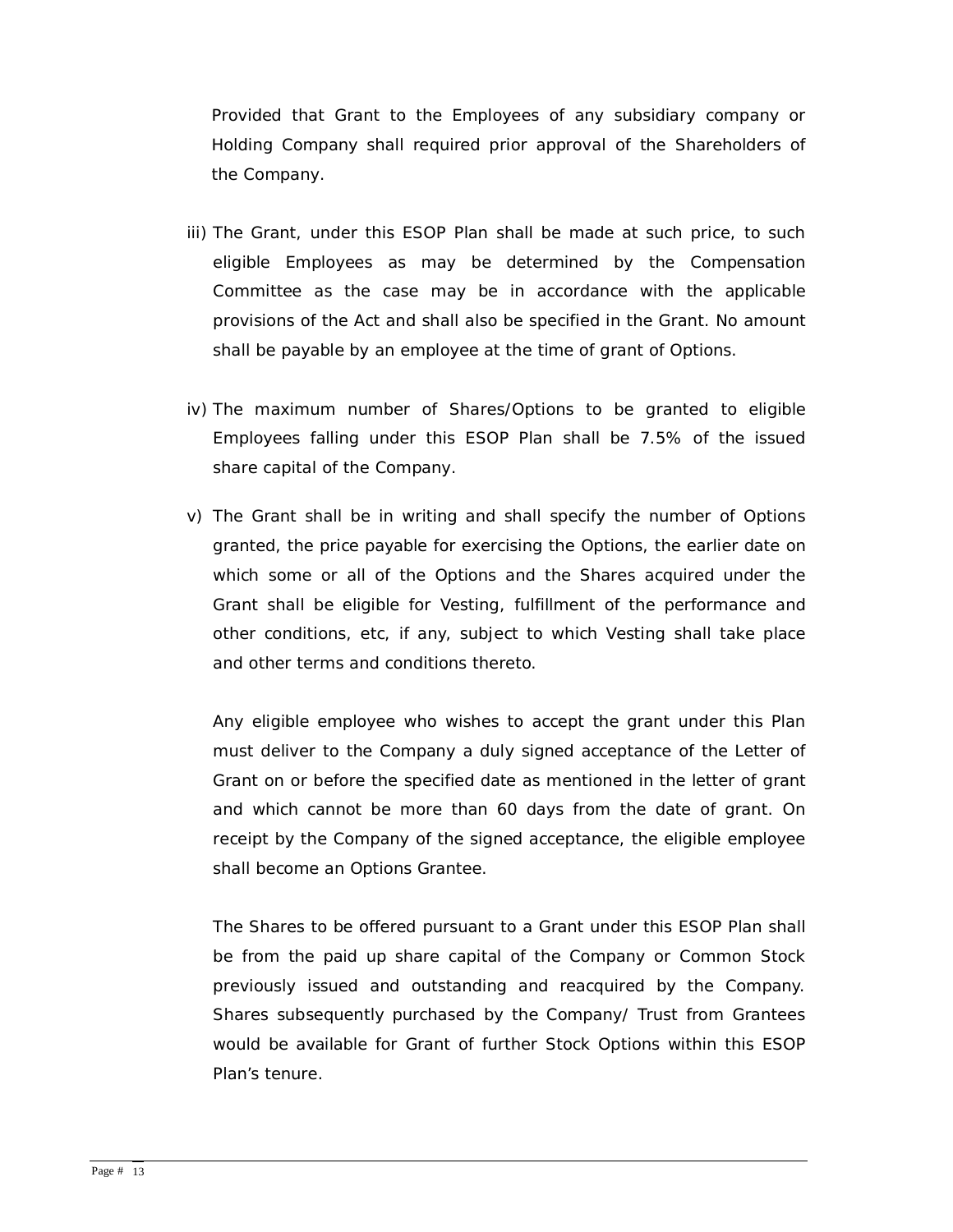- vi) Options granted to an eligible Employee are not transferable to any other person.
- vii)Options granted shall not be pledged, hypothecated, mortgaged or otherwise alienated in any other manner.
- viii) No person, other than the eligible Employee to whom the Option is Granted, shall be entitled to exercise the Option.
- ix) If a Grantee dies or becomes totally and permanently disabled while in employment of the Company; the Granted Stock Options (vested or unvested) shall vest with the legal heirs or nominees of deceased employee or with the eligible Employee, as the case may be, and the Options must be Exercised as below:
	- a. In case of death, all the Granted Stock Options till the date of death shall vest in the legal heirs or nominees of the deceased employee on that date and shall be exercised within 90 days from the date of death.
	- b. In case of total and permanent disability, all the Granted Stock Options upto the date of total and permanent disability shall vest in him on that day and shall be exercised within 90 days from the date of disability.
- x) In the event of resignation, termination or retirement of the eligible Employee, all Options not vested as on that day shall expire. However, the employee can exercise the options granted to him which are vested within the period of maximum 90 days from the last working day.
- xi) In the event that an employee who has been granted benefits under a scheme is transferred or deputed to an associate company prior to vesting or exercise, the vesting and exercise as per the terms of grant shall continue in case of such transferred or deputed employee even after the transfer or deputation.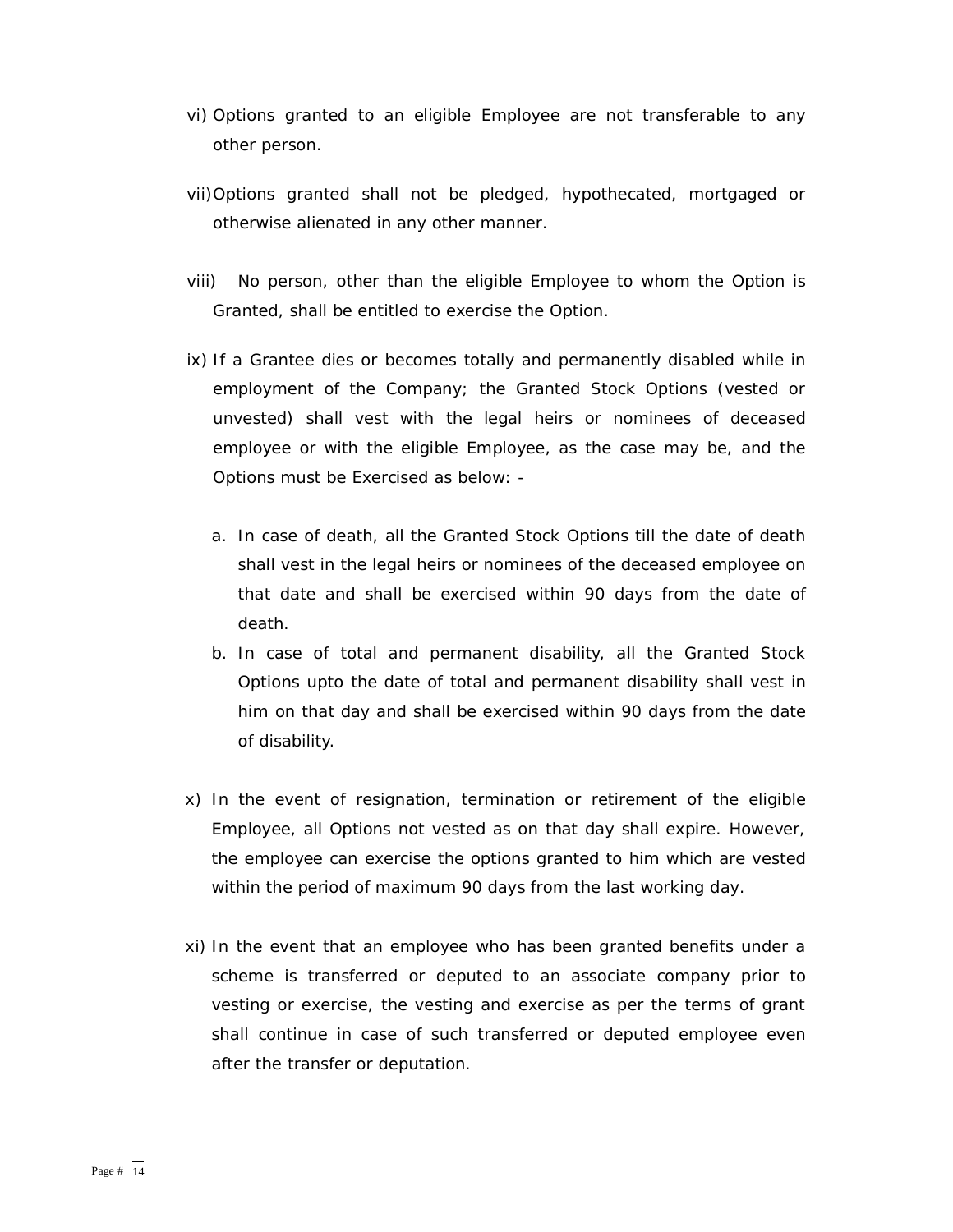## xii)In the event of Termination of the Employment

If an employee is terminated due to misconduct or ethical/ compliance violations, all options granted whether vested or not shall stand terminated with immediate effect unless otherwise determined by the Committee, whose determination will be final and binding.

All Shares acquired under this ESOP Plan will rank pari passu with all other Shares of the Company for the time being in issue, save as regards any right attached to any such Shares by reference to a record date prior to the date of allotment.

# **IX. Vesting of Options**

## 9.1 *Vesting Plan*

The Vesting period will be decided by the Compensation Committee as and when any Grant takes place. However there shall be a minimum period of one year between Grant and first Vesting and a maximum vesting period of 5 years, before the Options can be exercised.

# 9.2 *Vesting Period*

The Vesting period for the Grant shall in general, unless specifically approved by the Compensation Committee, be as follows:

| Period of service from the date of | <b>Percentage of Stock Options</b> |
|------------------------------------|------------------------------------|
| <b>Grant of Stock Options</b>      | that shall vest                    |

| End of 12 months | $10\%$ |
|------------------|--------|
| End of 24 months | 20%    |
| End of 36 months | 30%    |
| End of 48 months | 40%    |

Notwithstanding anything to the contrary in this ESOP Plan, the Compensation Committee shall be entitled in his absolute discretion, to vary or alter the Vesting Date from Employee to Employee or any class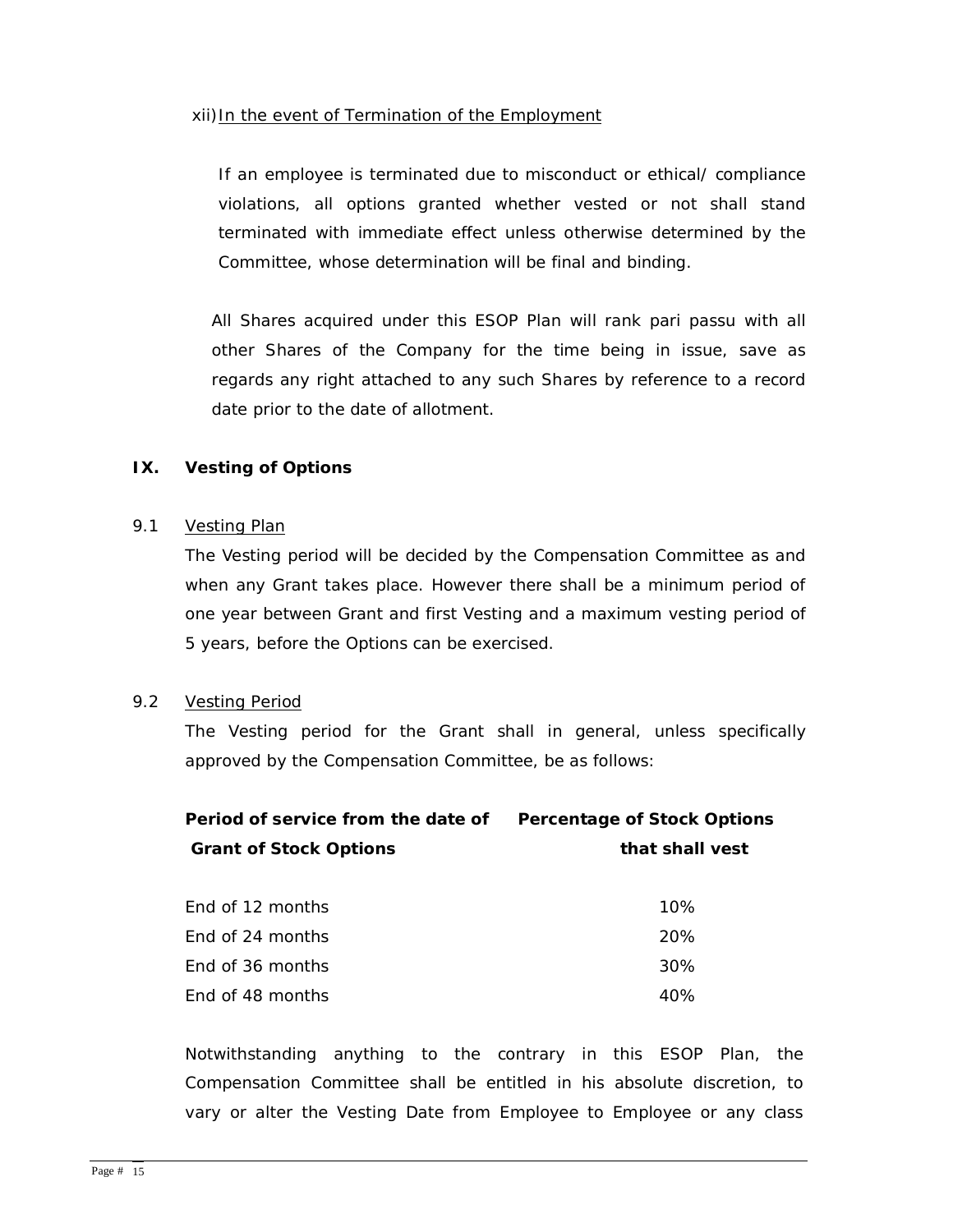thereof, as he may deems fit. The Compensation Committee in his absolute discretion may permit the Options granted, which have not Vested to be exercised within such time and on such terms and conditions as he may determine.

Provided that in case where options are granted by a company under an ESOP Plan in lieu of options held by a person under an ESOP Plan in another company which has merged or amalgamated with that company, the period during which the options granted by the transferor company were held by him shall be adjusted against the minimum vesting period required under this sub-clause.

# **X. Exercise of Options**

- 10.1 There shall be no lock-in after the Options have been exercised. The Vested Options would be eligible to be exercised on the Vesting Date itself or in parts during the Exercise period..
- 10.2 The options shall be deemed to have been exercised when an Employee make and application in writing to the Trust or by any other means as decided by the Compensation Committee for the transfer of Shares against the Options vested to him.
- 10.3 Options not exercised within the exercised period as mentioned above shall lapse and the Option Grantee shall have no right over such lapsed options. Under the Scheme, the Exercise period for the vested options will be 5 (Five) years from the date of last vesting.

# **Corporate Action:**

Except as hereinafter provided, any grant made shall be subject to adjustment, by the Committee, at its discretion, as to the number and price of Options or Shares, as the case may be, in the event of 'Corporate Action' as defined herein.

If there is a 'Corporate Action' of the Company before the Options granted under this Scheme are exercised, the Employee shall be entitled on Exercise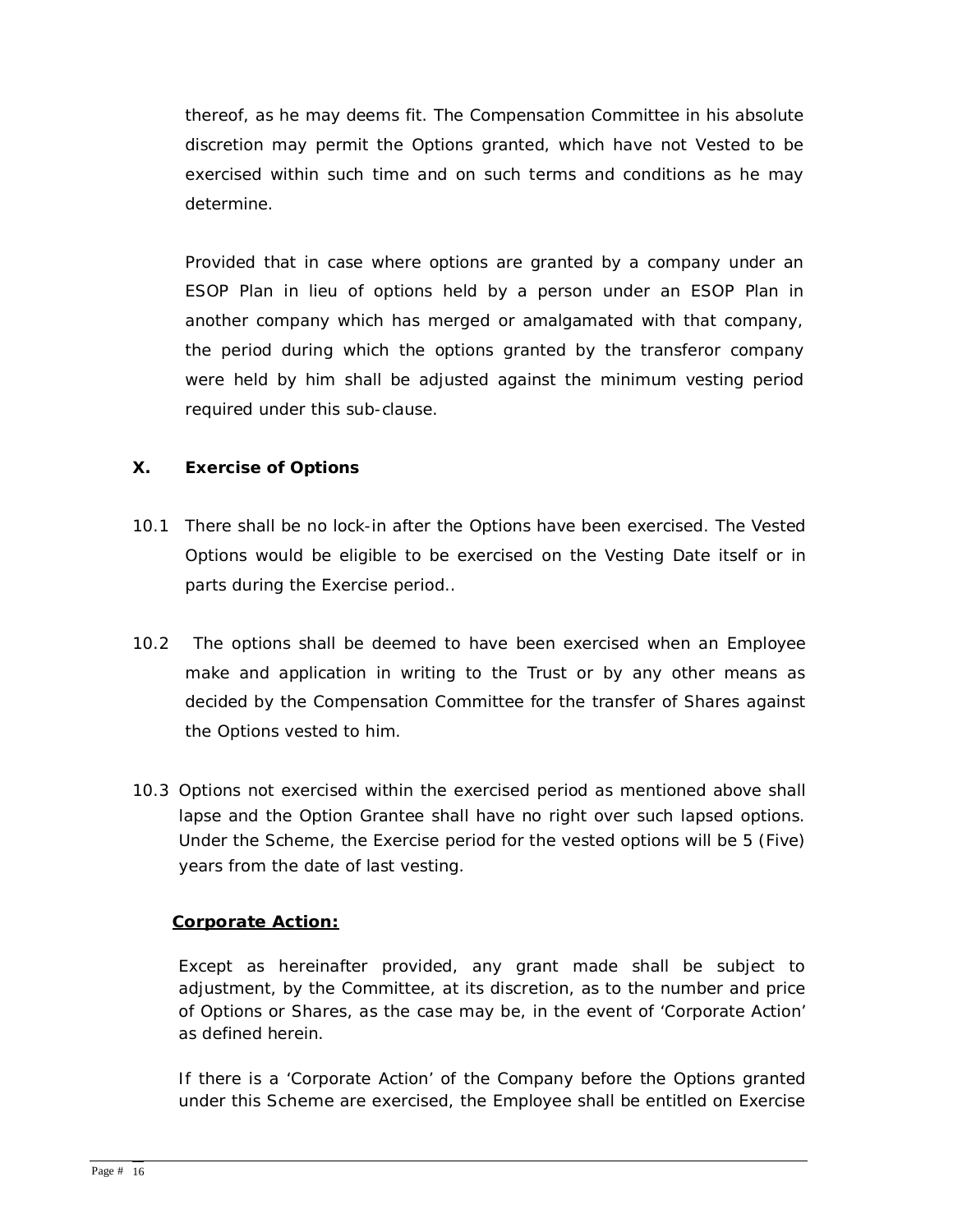of the Options, to such number of Resultant Shares to which he would have been entitled as if all of the then outstanding Options exercised by him, had been exercised before such 'Change in the Capital Structure' had taken place and the rights under the Options shall stand correspondingly adjusted. In the event of a Bonus Issue, sub-division or consolidation of capital, the Committee, subject to the provisions of applicable laws to the Stock options, shall make fair and reasonable adjustments under the Scheme, as it deems fit, with respect to the number of options, exercise price, distribution of sums and make any other necessary amendments to the Scheme for this purpose. The vesting period and life of the options shall be left unaltered as far as possible.

For any other corporate action not mentioned above the treatment of vested as well unvested options, shall be decided by the Committee and the decision of the committee will be final and binding.

# **XI. Purchase Plan**

## 11.1 Whilst in employment:

Until IPO or a strategic sale of the Company, the eligible Employee who has exercised his Options shall not, other than as expressly provided for herein or as may be amended in this ESOP Plan, sell, pledge, mortgage, charge, encumber or otherwise dispose off or create any lien or interest in the underlying Common Stock, whether express or implied in any manner whatsoever.

The eligible Employee, who intends to sell his Exercised Options, shall first offer his Shares to the Trust and the Trust shall have right of first refusal to buy all, but not some of the Shares, at the then prevailing fair market value or market price as applicable. If Trust declines, then the same shall be facilitated by the Trust utilizing the methodology of Passaround amongst eligible Employee shareholders.

On the completion of Passaround, if there are Shares not taken up, the Trust may arrange for an outside buyer/third person to buy all or part of the Shares offered, at the then prevailing market value. The Employee may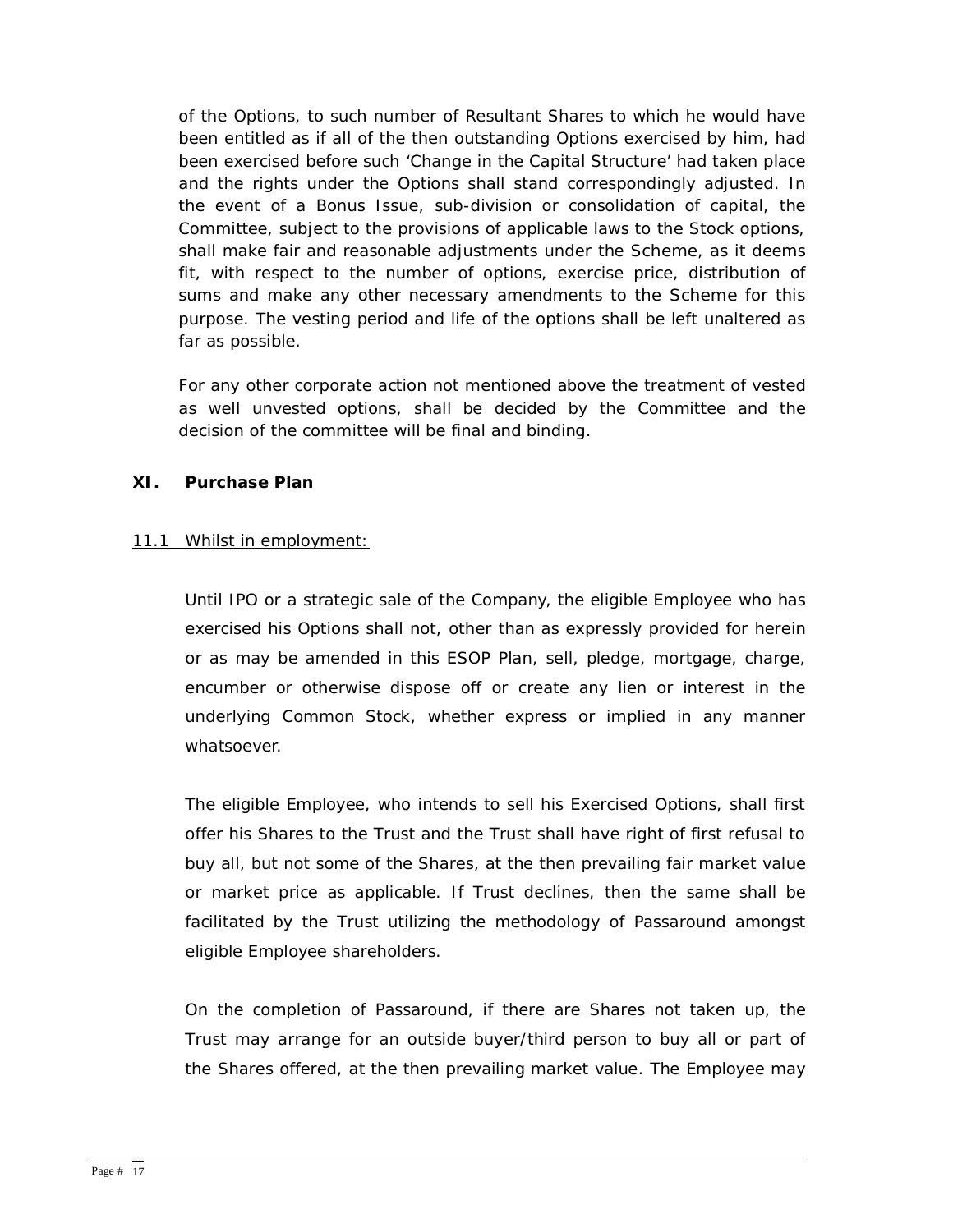withdraw his offer to sell the Shares or sell only to the extent the Shares have been taken up.

Any eligible Employee shareholder, who buys Shares vide above passaround, shall abide by the conditions that he shall not be entitled to sell, pledge, mortgage, charge, encumber or otherwise dispose off or create any lien or interest in the underlying Common Stock, whether express or implied in any manner whatsoever. This is also clarified that the Shares so purchased shall also remain in the custody of the Trust till the Exercise Price is not paid by the Employee.

This is to clarify further that those eligible Employees to whom the Grant was made, but have not exercised their Options, shall not be eligible for the aforementioned Passaround.

Eligible Employees will be able to exercise their Options at any time during the tenure of their services from the date of Vesting of the Options i.e. 1.4.xx till 31.3.xx+5. The E*xercise Price will be fixed for the year in which the Option is granted – the price at which Trust may buy the Shares shall be the variable* and will be announced annually based on the previous year's financial performance (PFY EBITDA) or such valuation as may be applicable under the prevalent laws..

In case of the valuation being lower than the Exercise Price, the eligible Employees will be able to relinquish their stock to the Trust at no cost.

In the absence of an IPO or an external mechanism by which an eligible Employee may exercise his Options and sell the resultant Shares, there will be a secondary exit mechanism as described in para (vi) which will be subject to an annual limit, to be set at the discretion of the Board of Directors. Should more Shares be put up for sale than this limit, Shares will be bought by the Trust on a prorata basis.

All the Shares purchased from or relinquished by eligible Employees will be put back into the ESOP pool.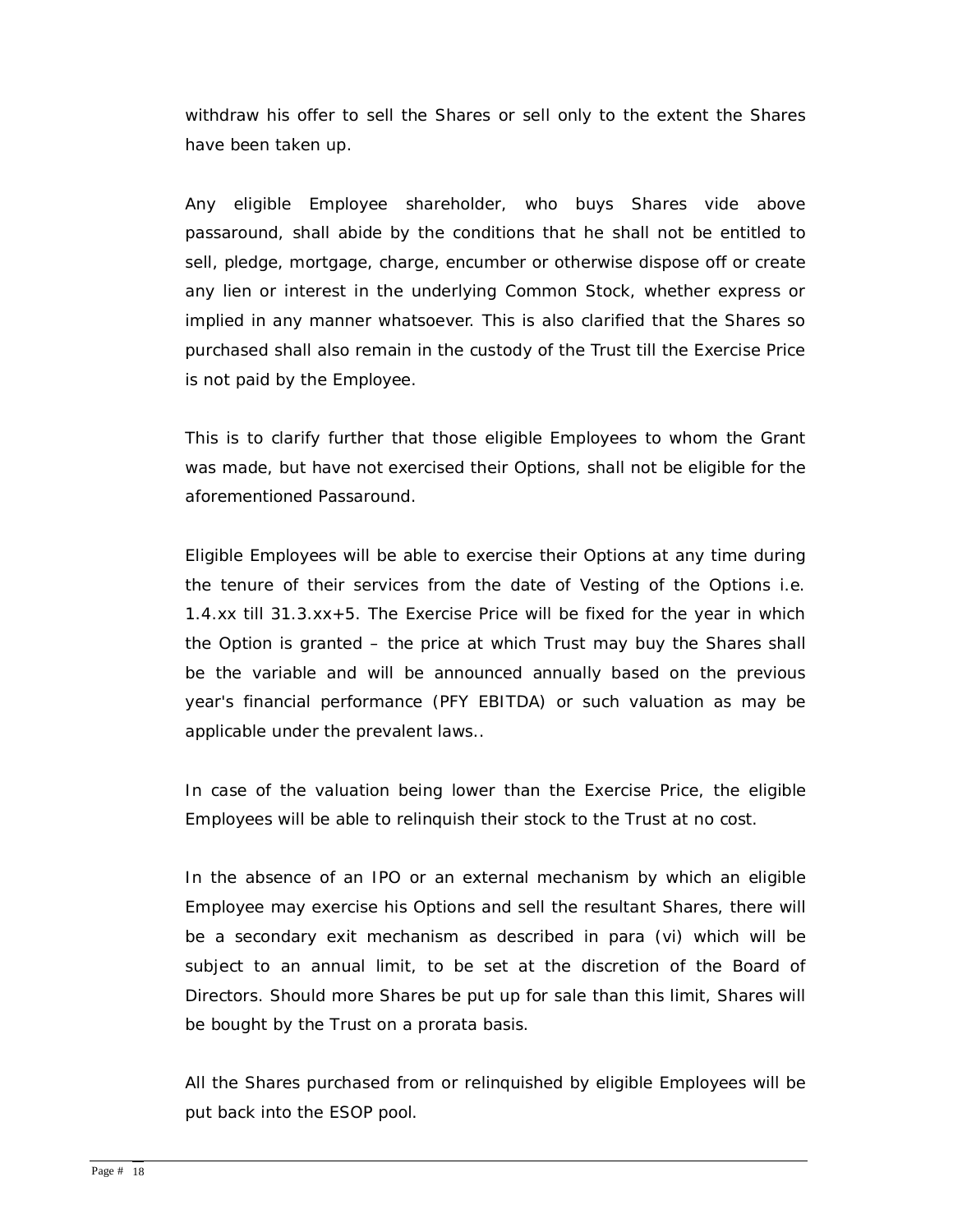In event of an IPO, the eligible Employee will be free to sell his Shares in the open market, subject to any holding restrictions by any Government Regulatory Authority and applicable law at such point of time.

In event of a strategic sale, all Vested Options of the eligible Employee will be exited in the currency of the transaction (cash or equity swap, as the case may be). With respect to unvested Options, they will be traded with Options under the new entity or they will be deemed as Vested and will be treated in the same manner as all other Vested Options, as may be determined by the Board of Directors and the Chairman & Managing Director at such point of time.

## 11.2 Whilst not in employment:

In case an eligible Employee separates from the Company, for any reason whatsoever, the following shall apply with respect to any Shares held by him, without exception:

At the time of separation, the eligible Employee may offer his Shares for purchase by the Trust or any other person nominated by Trust and the Trust must buy all such Shares at the then prevailing fair market value.

The Trust shall not be bound by any consent or dissent of any eligible Employee or Director or any other party for dealing with such Shares. The Trust shall under be no obligation to discuss or give declaration to any person, by whatever name called, while dealing with such Shares/securities.

For the purpose of this Clause, separation includes termination of employment.

In event of an IPO, the ex-employee will be free to sell his Shares in the open market, subject to any holding restrictions by any Government Regulatory Authority and applicable law at such point of time.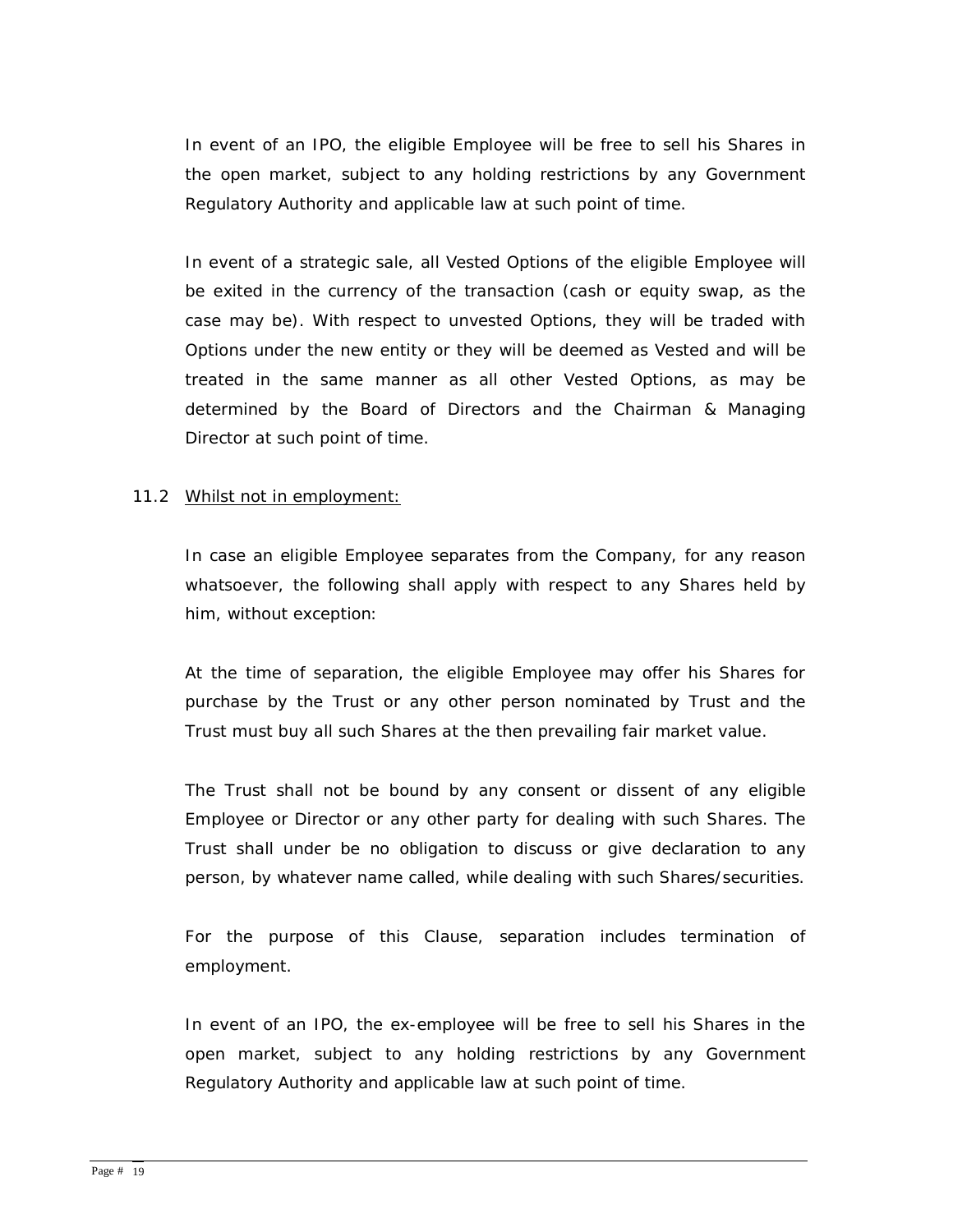## XII. **ESOP Pricing, Valuation and Purchase Methodology**

The Compensation Committee, at its own discretion and without giving any prior notice, determine the Exercise Price (including the part of the price payable at the time of exercise and amount to be called up later), being not less than face value of shares and in conformity with the applicable accounting policies or standards, as applicable,. All Options contracted previous to the change will however not be affected.

i) At the end of a financial year (PFY), the fair value (FV) of an equity share of the Company will be calculated on the following basis:

EBITDA of PFY x 11 times/Total number of Shares (partly and fully paid up and total ESOP Options granted) as at the end of the PFY. This will be the Fair Value (FV) of the Share for the entire period of the current financial year (CFY).

Should an eligible Employee wish to cash in on an Option which has vested with him at a price of say Rs. X, the Trust will then repurchase the Shares from him and will pay the employee the difference i.e. Rs. FV-X per share.

The Shares will then be returned to the ESOP pool.

# **Example**

 $CFY = 2017/16$ ,  $PFY = 2016/15$ ,  $EBITDA$ ,  $2017/16 = \text{say Rs. } 2.5 \text{ crores}$ Total shares outstanding in  $2017/16$  = say 25 lacs or 0.25 crores So FV in 2017/16 =  $2.5 \times 11 / 0.25$  = Rs. 110

If an eligible Employee who has 20,000 Shares at an exercise price of Rs. 46 wishes to sell 5,000 Shares (25% of total) to the Company, the Trust will pay such eligible Employee Rs.  $(110-46)$  x 5,000 = Rs. 3.2 lacs. The 5,000 Shares so purchased shall be transferred to any shareholder of Company.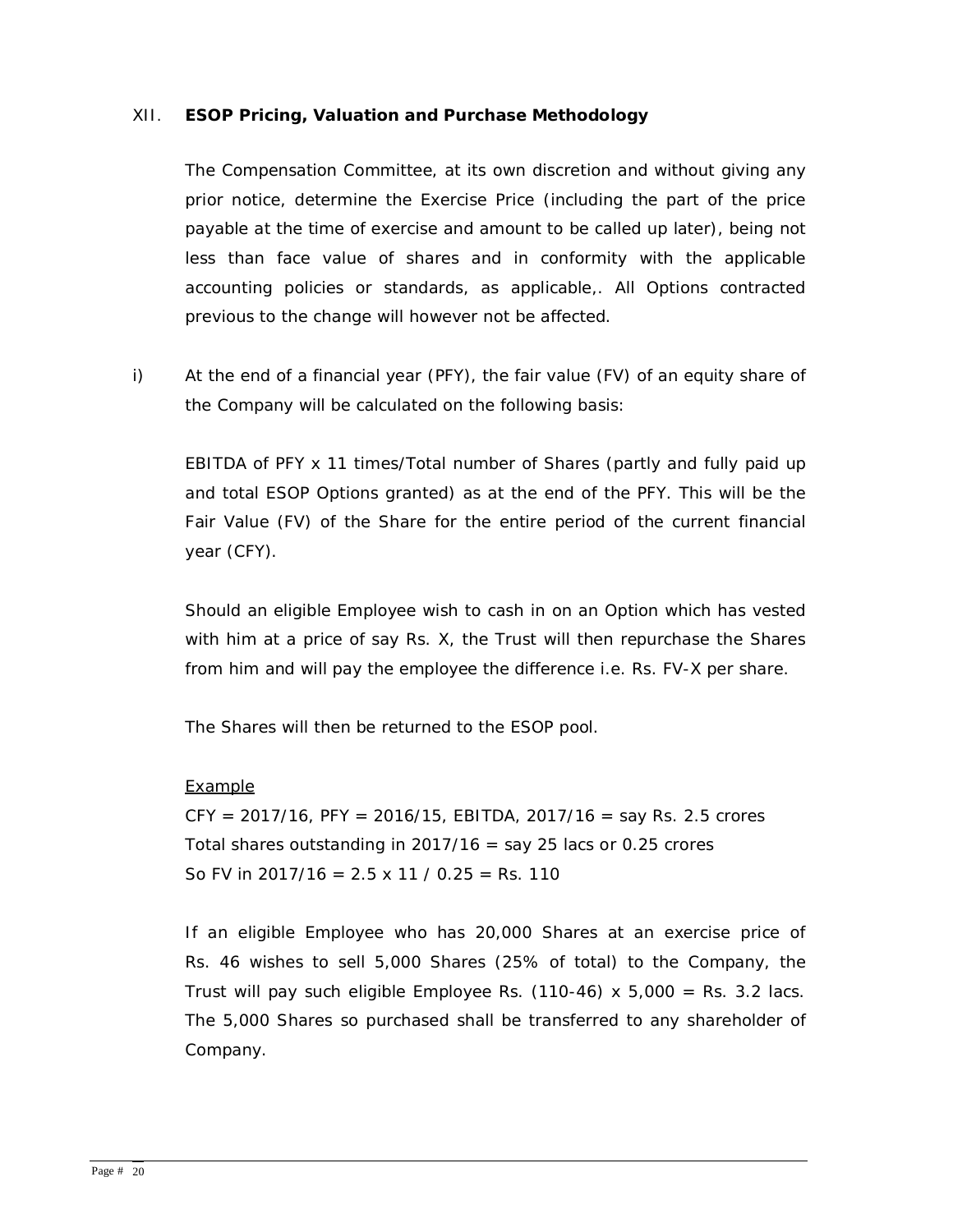Eligible Employees will be Granted Options in the current financial year at a price discounted by 20% over the FV applicable for that financial year or the last sale price of an equity share, whichever is higher.

In the example above, if the Company now allots equity shares to another eligible Employee, it will do so at an exercise price of Rs. 88 (i.e. 20% discount on FV), providing no external sale of shares has happened in the meantime, at a price in excess of Rs. 110 per share.

An eligible Employee can sell the total number of Shares that have vested in his name in any financial year, over a total period of 4 years, provided that, not more than 25% of the total number of Shares that have vested in his name in any financial year can be sold in a single financial year. However the Compensation Committee of the Company, entirely on his discretion, may permit this percentage to increase to 100%.

If an eligible Employee does not fully exercise his limit of selling the number of Shares upto 25% in any financial year, then his unexercised limit of selling the number of Shares will be added to the limit of the next financial year.

#### Example

If an eligible Employee who has 20,000 Shares as on 01.04.xx can sell only 5,000 shares (25% of 20,000 Shares) during the financial year xx-xx+1.

If he sold only 2,000 Shares (10% of 20,000 Shares) during the financial year  $xx-xx+1$ , then he can sell upto 8,000 Shares (5,000 Shares +  $\{5,000 2,000$ } Shares) during the financial year  $xx+1-xx+2$  i.e. 40% of 20,000 Shares {25% of 20,000 Shares (Current financial year limit) + (25% limit - 10% limit of the last financial year) of 20,000 Shares}.

 No eligible Employee may sell more than 25% of the total number of Shares that have vested (cumulatively) in his name in any financial year. However the Compensation Committee of the Company, entirely on his discretion, may permit this percentage to increase to 100%.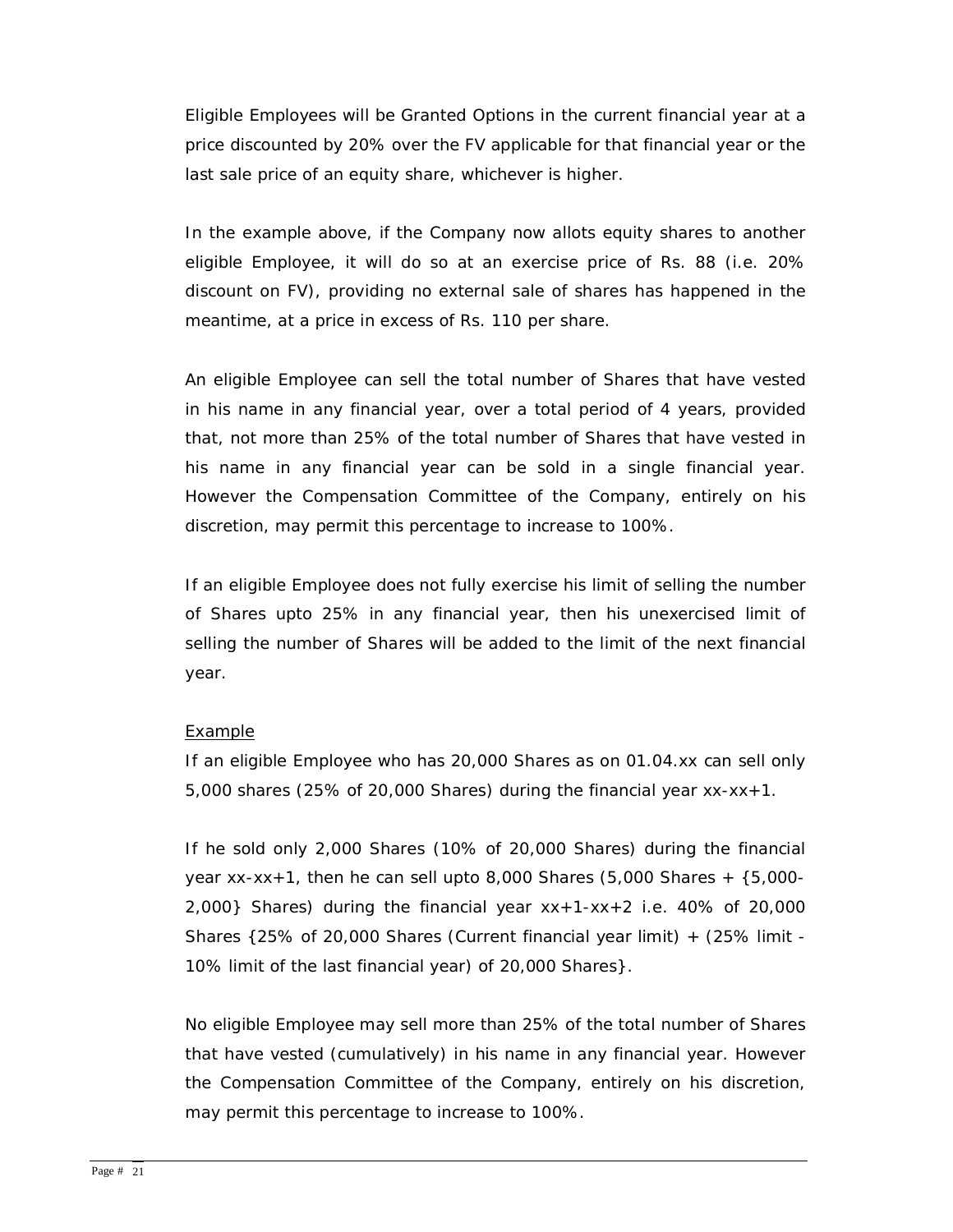#### XIII. Structure

An Option Grantee will receive copies of all documents that are sent to the shareholders of the Company. This will include the annual accounts of the Company as well as notices of general meetings and the accompanying explanatory statements and related documents.

## XIV. Certificate from Auditors

After listing, the Board shall at each annual general meeting place before the shareholders a certificate from the Auditors of the Company that the Plan has been implemented in accordance with SEBI SBEB regulations and in accordance with the resolution of the Company in the general meeting.

## XV. General Terms

Listing of the Shares under this ESOP Plan: If the Shares are listed, the Shares of the Company issued under this ESOP Plan to the eligible Employees will be listed in the Stock Exchanges where the Shares are listed.

Liquidation: In the event of liquidation of the Company, all the Options not granted shall automatically lapse.

No Right or Claim: The option Grantee shall not have right to receive any divided or to vote or in any manner or enjoy the benefits of a shareholders in respect of options granted, till shares underlying such options are issued upon exercise. Nothing in this ESOP Plan shall confer any right or claim in favour of any person for a Grant. Nothing in this ESOP Plan, or any Options granted under this ESOP Plan, shall confer upon the Grantee any right to continue to be an Employee for any period of specific duration or interfere with or otherwise restrict in any way the rights of the Company. The Company expressly reserves the right, at any time, to terminate the employment of the Grantee, free of any liability or claim under this ESOP